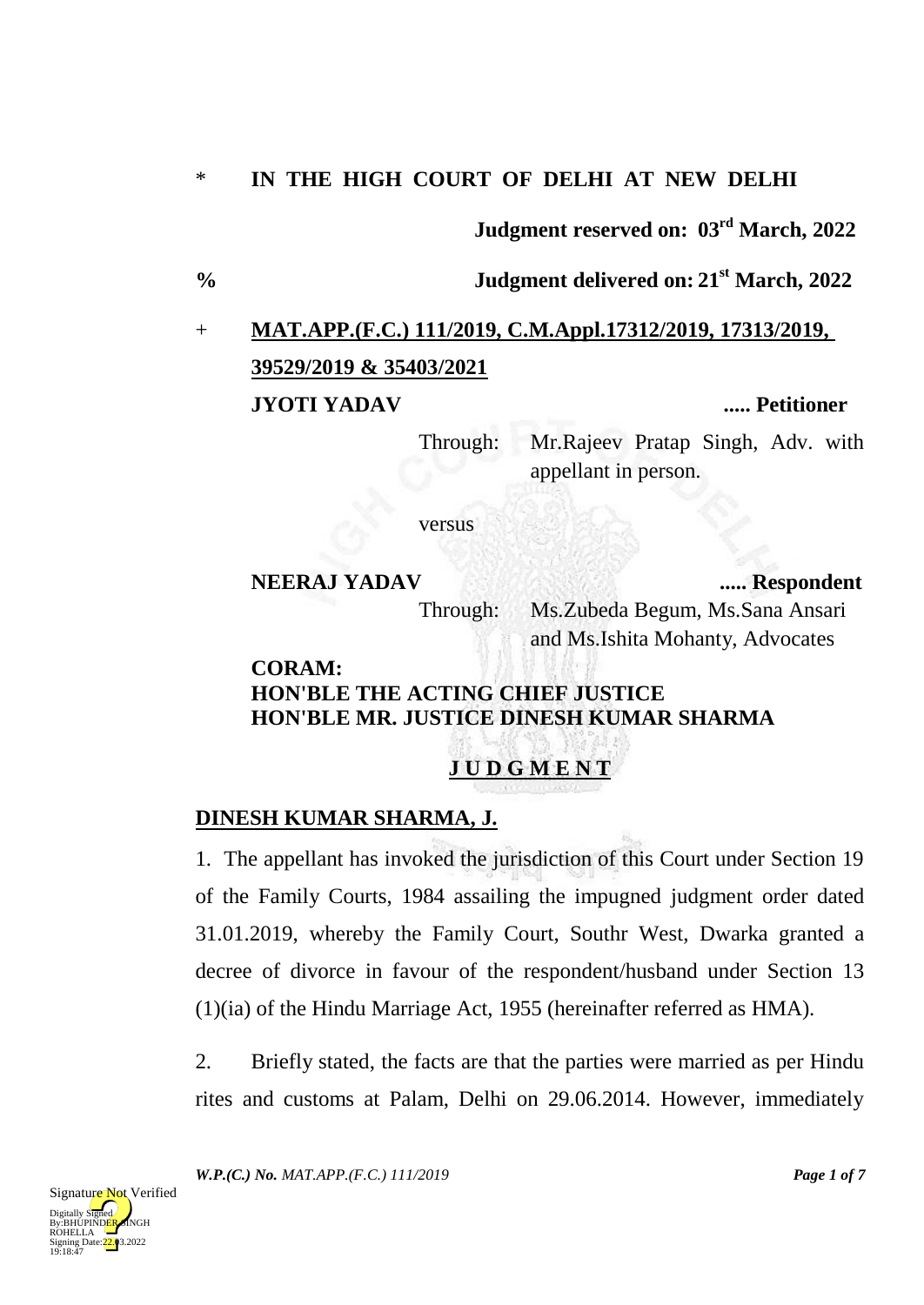after marriage, the relations between the couple turned sour. The appellant/wife lodged an FIR bearing No. 306/2016 under Section 354/354- A/354-B/354-C IPC, PS Palam Village against her father-in-law. The divorce petition was filed by the respondent/husband on the ground of the cruelty on 08.03.2017. The Family Court after the trial, granted decree of divorce.

3. The Family Courts in the impugned judgment, noted that after around one year of marriage, the parties shifted to a rented accommodation in Saidalazab, Saket, New Delhi. The appellant – wife was working as a Social Science Teacher with the Delhi Government and the respondent – husband was employed as Assistant Manager (Co-ordination) with M/s Bridge and Roof Co. (India) Ltd. The Respondent – husband in the petition had levied certain allegations against the appellant – wife regarding her lifestyle, attitude and strange behavior towards his parents. The appellant – wife allegedly did not pay any heed to the respondent's advise to modify her life style. The respondent/husband with a hope to see some improvement in their relation, shifted to an independent rented house. However, the behavior of appellant/wife allegedly, did not improve. The appellant/wife allegedly made false allegations against the father of the respondent/ husband which, later on, she sought to withdraw and sought pardon as recorded in the written submissions made to Inquiry Officer (IO ) on 25.06.2016. The appellant –wife filed false and frivolous complaints before the Delhi Commission for Women and CAW Cell on 03.06.2016 and 17.06.2016 respectively for dowry harassment against the respondent/ husband and members of his family. These complaints were closed after investigations.

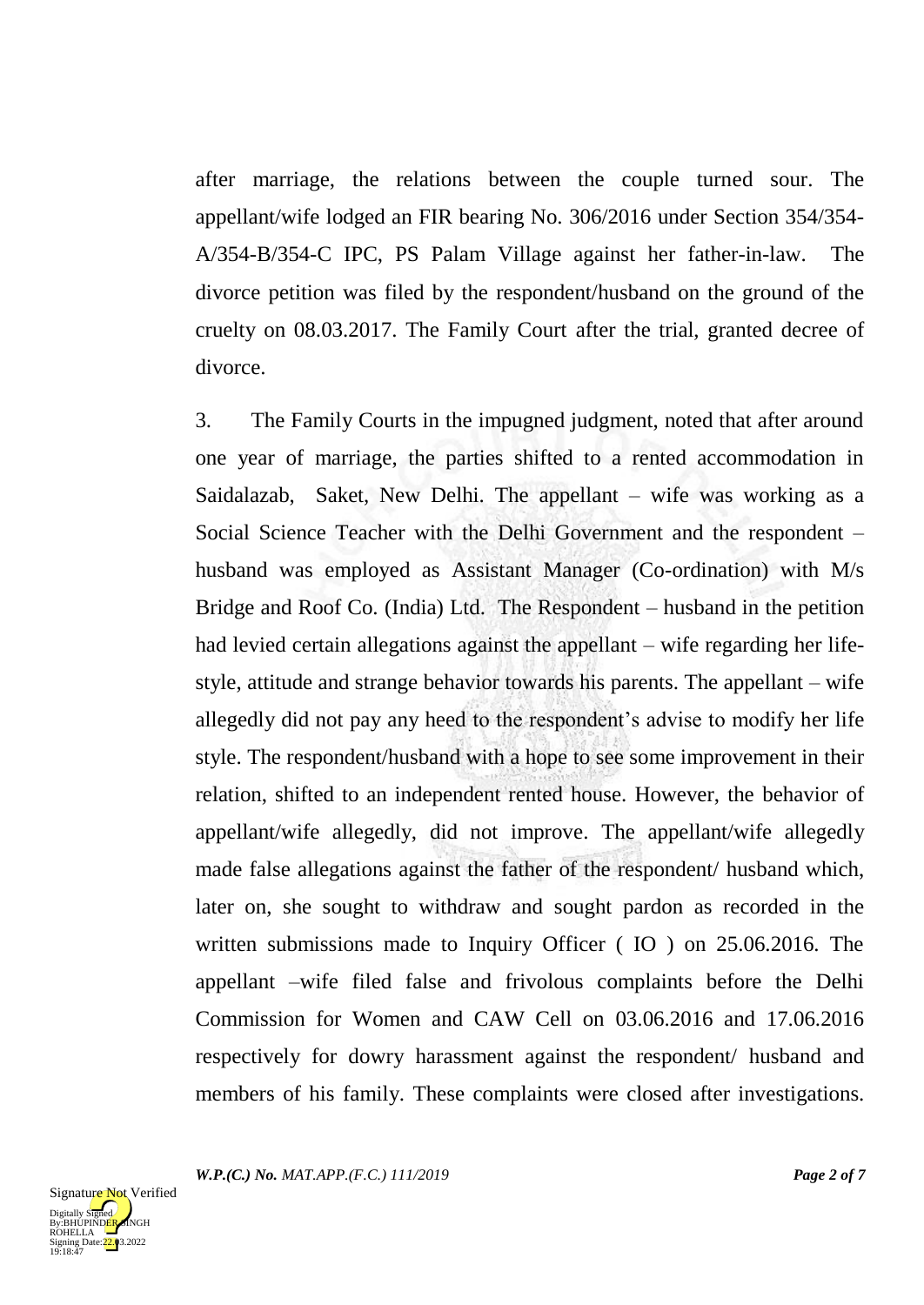The appellant/wife also allegedly filed false FIR bearing No. 306/2016 under Section 354/354-A/354-B/354-C IPC, PS Palam Village. It has now been brought on the record that, in the said case, the Trial Court has recorded an acquittal. Appellant/wife, allegedly - in order to malign the members of the family of respondent/husband, got it published in the newspaper. Appellant/wife allegedly left the matrimonial house on 11.07.2016 alongwith the household goods, and filed a false and frivolous case under Section 9 of HMA in the Court of ADJ, Khetri Nagar, District Jhunjhunu, Rajasthan. Thereafter, the respondent/husband filed the present petition under Section 13 (1) (ia) of HMA on the ground of Cruelty.

4. The appellant/wife in her defense stated that, in fact, it was the respondent/husband who had been inflicting cruelty on her. She further stated that she was also tortured and harassed by her in-laws on account of their dowry demands. The appellant /wife also alleged that her father-in-law had also sexually assaulted her, and when the respondent/husband did not take any steps, she was forced to file a complaint with the police. The appellant /wife also stated that, rather, it was the respondent/husband who used to force her to commit suicide, for which, she had filed a complaint with the Mahila Ayog. Allegedly, the respondent /husband was a habitual drinker and even compelled the appellant to consume liquor on some occasions. The appellant stated that though she was employed and had to attend to her office, yet she used to do all household works. The appellant stated that she wanted to continue with the matrimonial alliance, and thus she filed the petition under Section 9 of the HMA. The Family Courts framed the following issues;

*W.P.(C.) No. MAT.APP.(F.C.) 111/2019 Page 3 of 7*

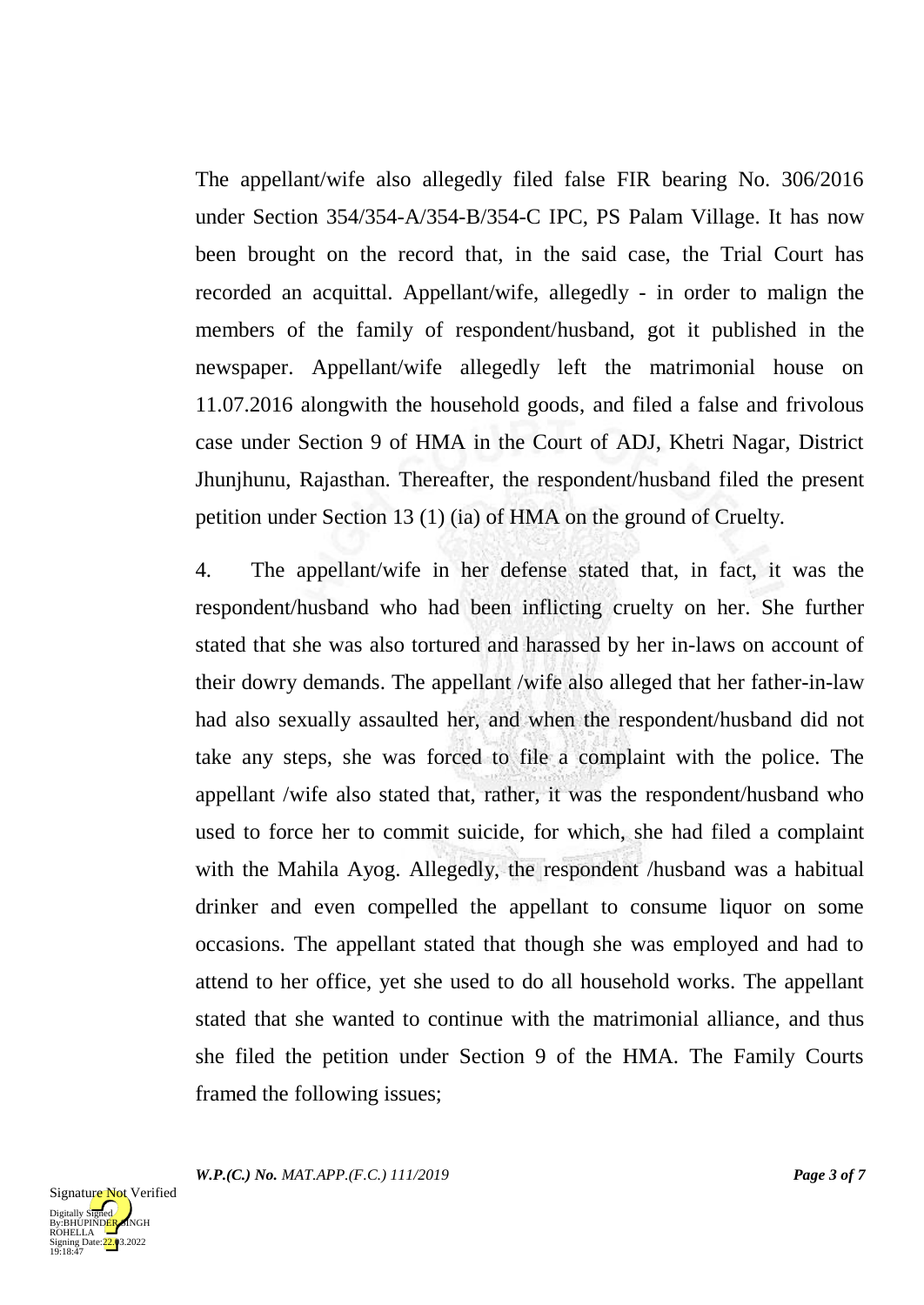1. Whether the respondent has exercised cruelty upon the petitioner after solemnization of marriage between the parities? OPP.

2. Whether the petitioner is entitled to decree of divorce as prayed for? OPP.

3. Relief.

5. The respondent – husband examined himself as PW-1 and his father Sh. Charan Singh Yadva as PW- 2. The appellant had examined herself as RW-1.

6. The Family Court after considering the material on records and submissions made by the learned counsel for the parties, noted that though, appellant had alleged extra marital affairs of her husband but failed to place any document or material in support of her allegations. The Family Court *inter alia* observed that the allegations made by the appellant regarding extra marital affairs, were unfounded and had resulted in causing mental cruelty upon the respondent. The Family Court also noted that the appellant had admitted that she had made the publication in newspaper – Dainik Jagran, regarding complaints of sexual harassment made by her against her fatherin-law. The Trial Court noted that the parties were living separately for last more than 30 months. The Family Court *inter alia* concluded that the appellant had inflicted cruelty upon the respondent after solemnization of the marriage and granted decree of divorce.

7. It is pertinent to the mention that during pendency of this appeal, the respondent placed on record the judgment dated 04.06.2019 in case FIR no. 306/2016, PS Palam Village titled as *State vs Charan Singh* vide which

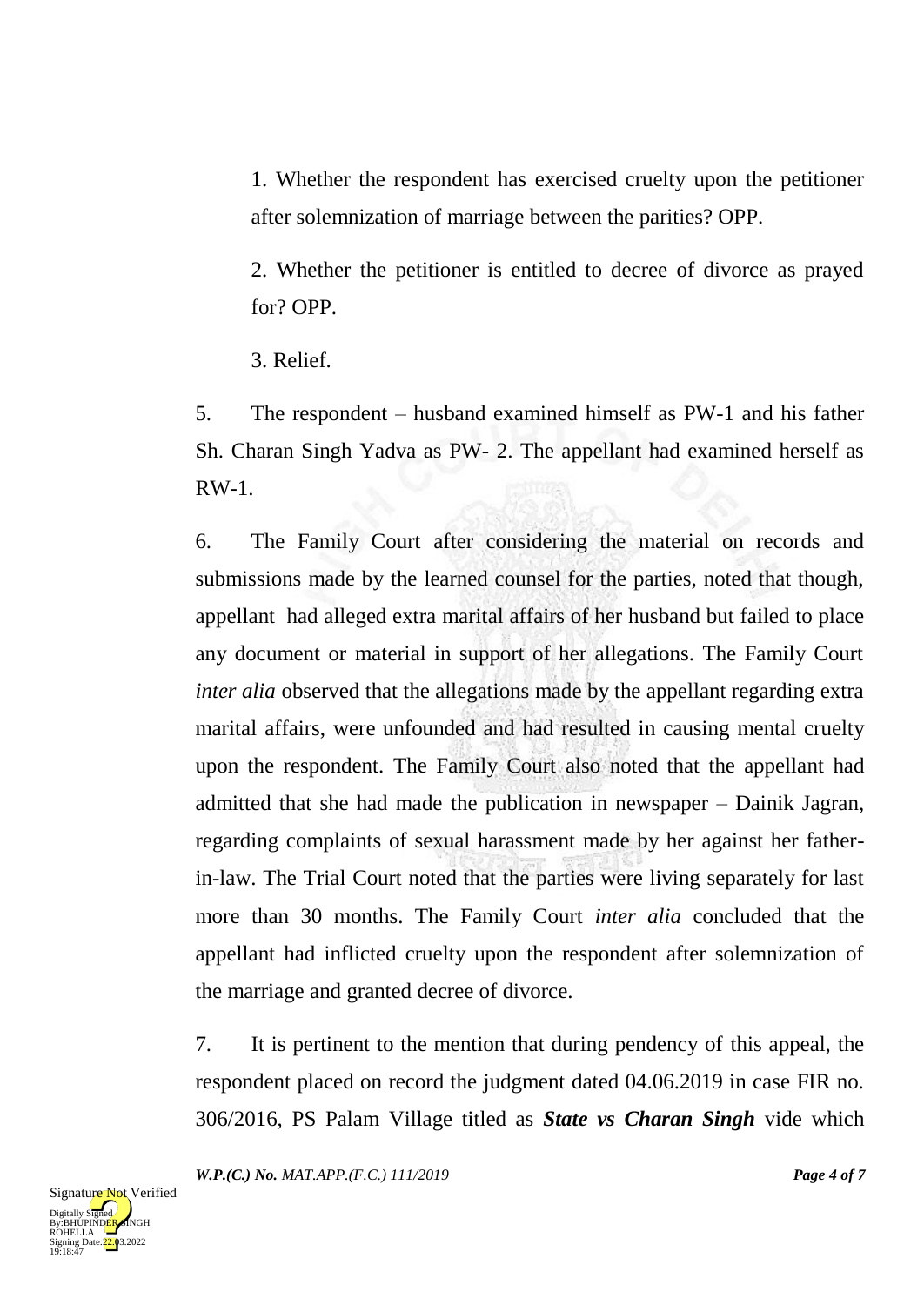Charan Singh Yadav i.e. the father of the respondent/husband was acquitted. The appellant /wife in the present appeal, has assailed the impugned order, pre-dominantly on the ground that the Family Courts has not correctly appreciated the evidence and has passed the order without any application of mind. The appellant/wife allegedly stated that, in fact, the respondent/ husband had been inflicting cruelty and the present petition was filed by the respondent /husband only as a counter blast of the complaints filed by her against her father-in-law. The appellant/wife stated that, even if, we assume that marriage has irretrievably broken down, it is only because of cruelty committed by the respondent/husband. The appellant/wife stated that the allegations of extra marital affairs were not whimsical or imaginative, and were made with a reasonable cause.

8. Mr.Rajeev Pratap Singh, learned counsel for the appellant submitted that the Trial court/ Family Courts has wrongly passed the judgment and this appeal may be accepted. However, he sought permission to file written submissions. In the interest of justice, this opportunity was given to him. However, the learned counsel has merely filed the list of dates.

9. Ms. Begum, learned counsel for the respondent submits that the Family Court Judge has correctly appreciated the evidence and has passed a reasoned judgment on the basis of material on record and therefore, there is no reason and ground to upset or set aside the judgment of the Trial Court.

10. We have considered the submissions of the parties and perused the record carefully. The parties in the present case were married in June, 2014 and have been residing separately since June, 2016. The appellant/wife lodged the police complaint against her father-in-law FIR bearing No.

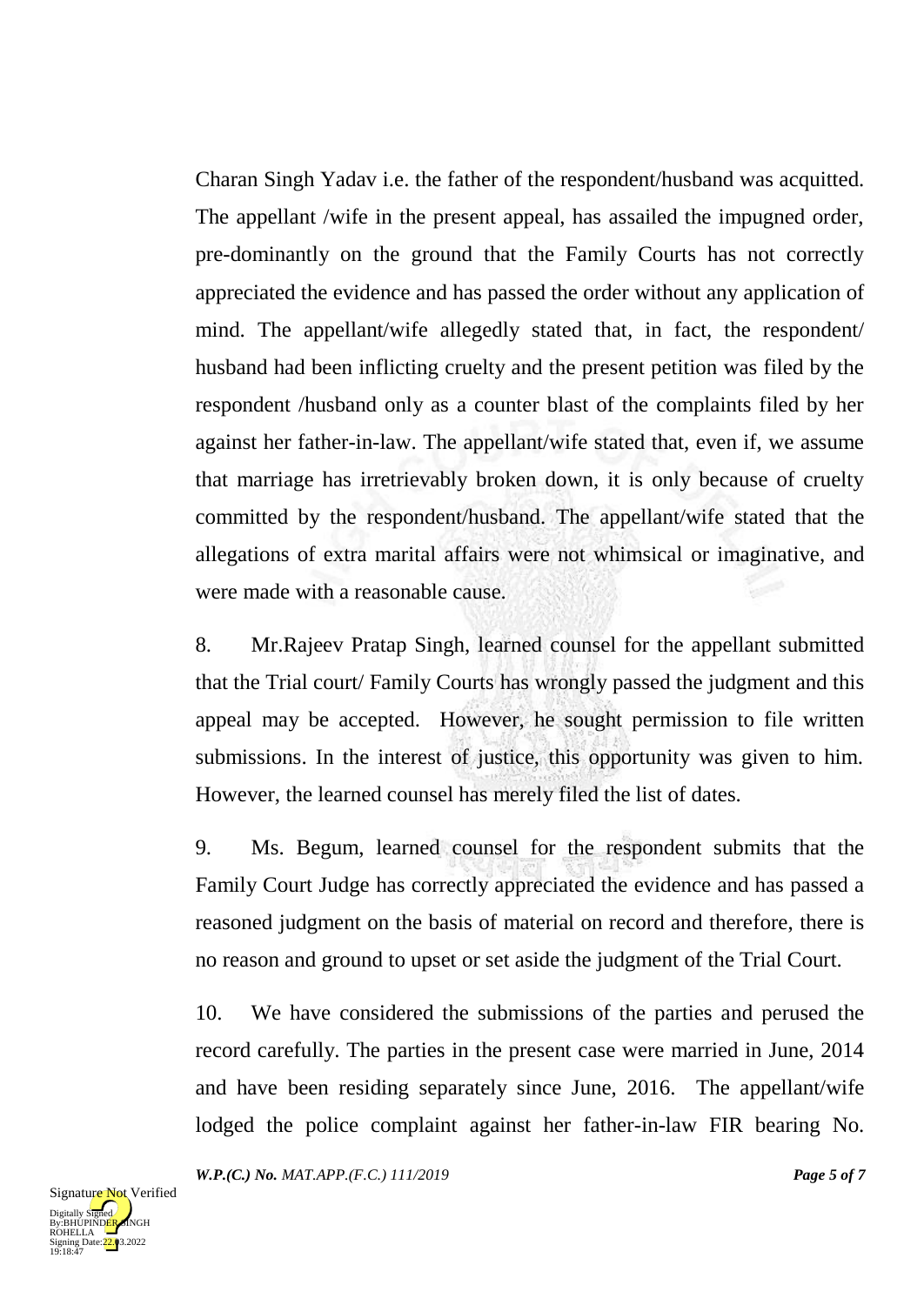306/2016 under Section 354/354-A/354-B/354-C IPC, PS Palam Village. In March, 2017, the respondent/husband filed the divorce petition. Thus, the parties are in litigation since 2016, and are residing separately for the last around 6 years. The Family Court Judge in his detailed and reasoned judgment has correctly appreciated the evidence on the record and has found that the allegations of extra marital affairs made by the appellant/wife against the respondent /husband were unfounded. In the evidence before the Trial Court, the appellant failed to bring any credible evidence to prove her allegations. It is also a matter of record now, that the police case filed by the appellant against her father-in-law i.e. the father of the respondent has also resulted in acquittal.

11. We consider that the Family Court has correctly appreciated the evidence and has rightly found that the appellant - by making unfounded allegations amounting to character assassination against the respondent and his father has inflicted mental cruelty upon the respondent /husband. In the appeal, also, the appellant has failed to bring any credible material to suggest that the findings recorded by the Trial Court are incorrect. It has repeatedly been held that accusations of unchastity or extra marital relationship is a grave assault on character, status, reputation as well as health of the spouse against whom such allegations were made. It causes mental pain, agony suffering and tantamount to cruelty. The allegations of extra marital affairs in relationship are serious allegations, which have to be made with all seriousness. The tendency of making false allegations has to be deprecated by the Courts. The malintent of the appellant is also evident from her admission of publicising her allegations against her father-in-law.

*W.P.(C.) No. MAT.APP.(F.C.) 111/2019 Page 6 of 7*